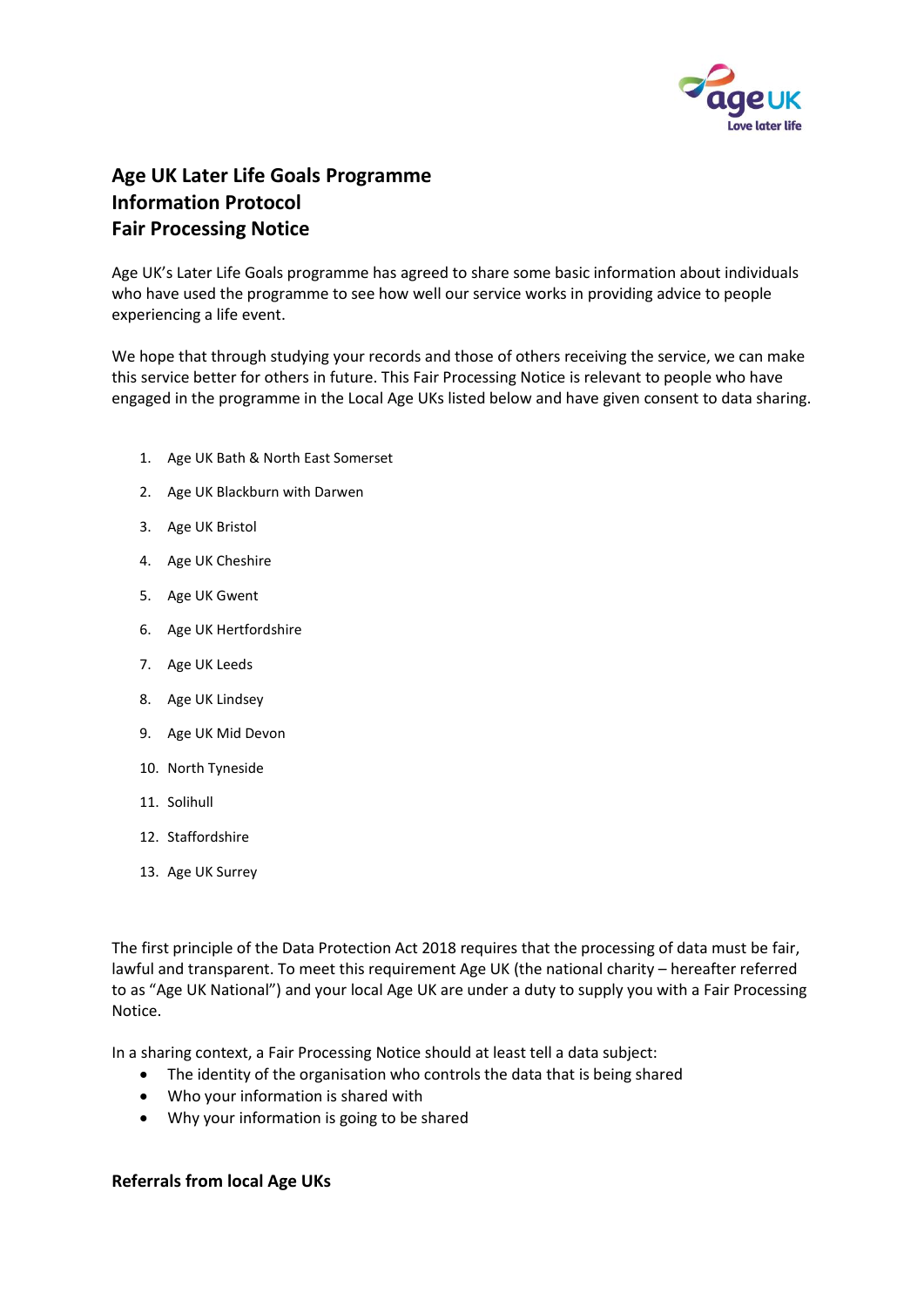

If you have received the service (Later Life Goals Programme) via your local Age UK:

- The organisation controlling the data that you have supplied is your local Age UK
- The organisation with whom your information will be shared will be:
	- a) Age UK National responsible for management of the programme and reporting to the funder<https://www.ageuk.org.uk/>
	- b) The Masonic Charitable Foundation funder of the programme [http://mcf.org.uk](http://mcf.org.uk/)
	- c) As yet to be selected evaluation team details of this organisation will be updated once they are appointed. Due to the nature of this project, we haven't yet chosen the evaluation agency we will be using. We will however update this information as soon as we can and please be assured, we will have controls in place to protect your data.
- The reason your data is being shared with the organisations listed above in points a) to c) is to report on the programme, see how well the service works in providing advice to people experiencing a life event, as well as to improve the service for others in the future.

## **After receiving the service**

The funder of the programme and the evaluation team are the only partners we will be sharing your non-identifiable data with in an anonymised report format.

Once selected, the evaluation team will be the only organisation with whom we will share your identifiable personal information (name, contact details and the other information you provide on the client satisfaction survey). All completed client satisfaction surveys will be shared with evaluation team and your contact details will also be shared with them if you opted in to receive follow up contact from them.

All members of staff employed by the funder of the programme and the evaluation team will be bound by confidentiality clauses in their employment contracts, which means that information that you provide must be held in confidence and not shared with anyone else unless:

- These organisations are legally obliged or permitted to disclose the information to another organisation or person, or;
- You or your carer provide consent to share the information

| Please read the information in the table below which gives details of what we have |                                                                                                                                                                          |
|------------------------------------------------------------------------------------|--------------------------------------------------------------------------------------------------------------------------------------------------------------------------|
| proposed for the evaluation of this programme.                                     |                                                                                                                                                                          |
| Question                                                                           | Answer                                                                                                                                                                   |
| Why do you want to share                                                           | The service you receive (Later Life Goals Programme) will                                                                                                                |
| information about me?                                                              | be delivered via your local Age UK.                                                                                                                                      |
|                                                                                    | After you received the service, Age UK National would like<br>to see how well the service works in providing support to<br>people experiencing a significant life event. |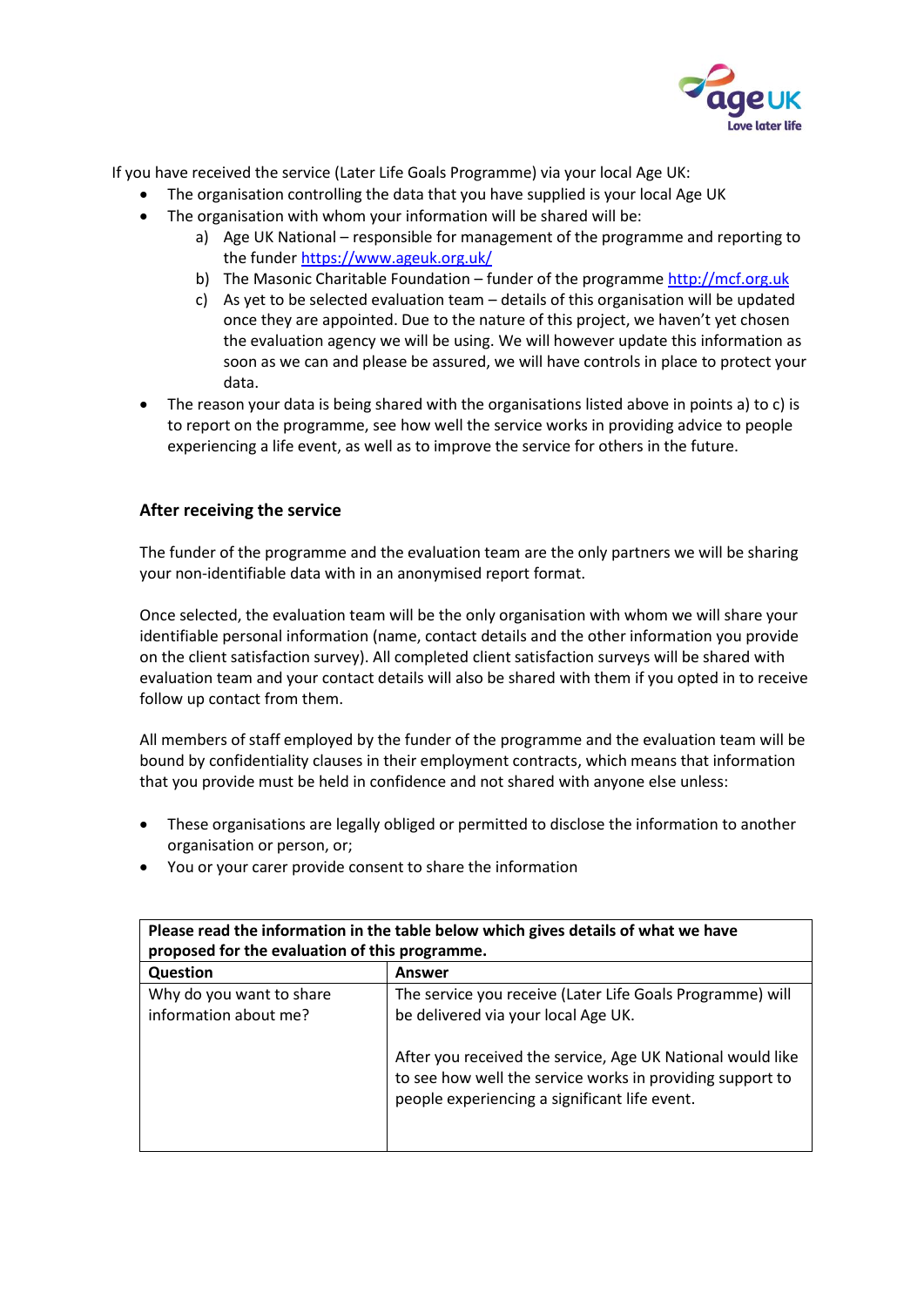

| Who will be using my<br>information?                 | A yet to be selected evaluation team will analyse your<br>results from telephone questionnaire surveys and<br>telephone interviews.<br>Age UK National will use your data to assess how the<br>service is working.                                                                                                                                                                                                                                                                      |
|------------------------------------------------------|-----------------------------------------------------------------------------------------------------------------------------------------------------------------------------------------------------------------------------------------------------------------------------------------------------------------------------------------------------------------------------------------------------------------------------------------------------------------------------------------|
| What information will be<br>shared?                  | Your non-identifiable data such as date and length of<br>appointment with your local Age UK, which organisation<br>you were referred from, your age, gender, ethnicity, living<br>situation, outcomes of benefit check session, and any<br>other services you were referred on to for further support.                                                                                                                                                                                  |
| Will any identifiable personal<br>details be shared? | The evaluation team (once appointed), and the funder of<br>the project, the Masonic Charitable Foundation, are the<br>only organisations with whom we will share your<br>identifiable personal information (name, contact details<br>and the other information you provide on the client<br>satisfaction survey). All completed telephone<br>questionnaire surveys will be shared with the evaluation<br>team if you have opted in to receive follow up contact<br>from the evaluators. |
| What happens after my data is<br>shared?             | The selected evaluation team will analyse the data<br>collected in order to decide upon findings and<br>recommendations from the evaluation. The findings will<br>be presented in a report to be made available on the Age<br>UK National website. No information about individuals will<br>be published.                                                                                                                                                                               |
| How long will my data be<br>stored?                  | The information held by the evaluation team once they<br>have been selected will be destroyed one year after the<br>publication of the final report. If you would like more<br>information on this, please email<br>Justin.Butler@ageuk.org.uk.                                                                                                                                                                                                                                         |
|                                                      | Your local Age UK will retain your personal data for a<br>minimum of 6 years. Age UK National and external quality<br>standards require I&A records to be held for a minimum of<br>6 years, for quality assurance purposes and as required by<br>our insurers.                                                                                                                                                                                                                          |
|                                                      | If you have provided consent for your story to be shared<br>as a case study, this story may be used within a three year<br>period.                                                                                                                                                                                                                                                                                                                                                      |
| Will my data be looked after<br>safely?              | Yes. Your local Age UK has signed a data sharing<br>agreement with Age UK National which details their<br>compliance with requirements under the Data Protection<br>Act 2018 (DPA) and the General Data Protection                                                                                                                                                                                                                                                                      |